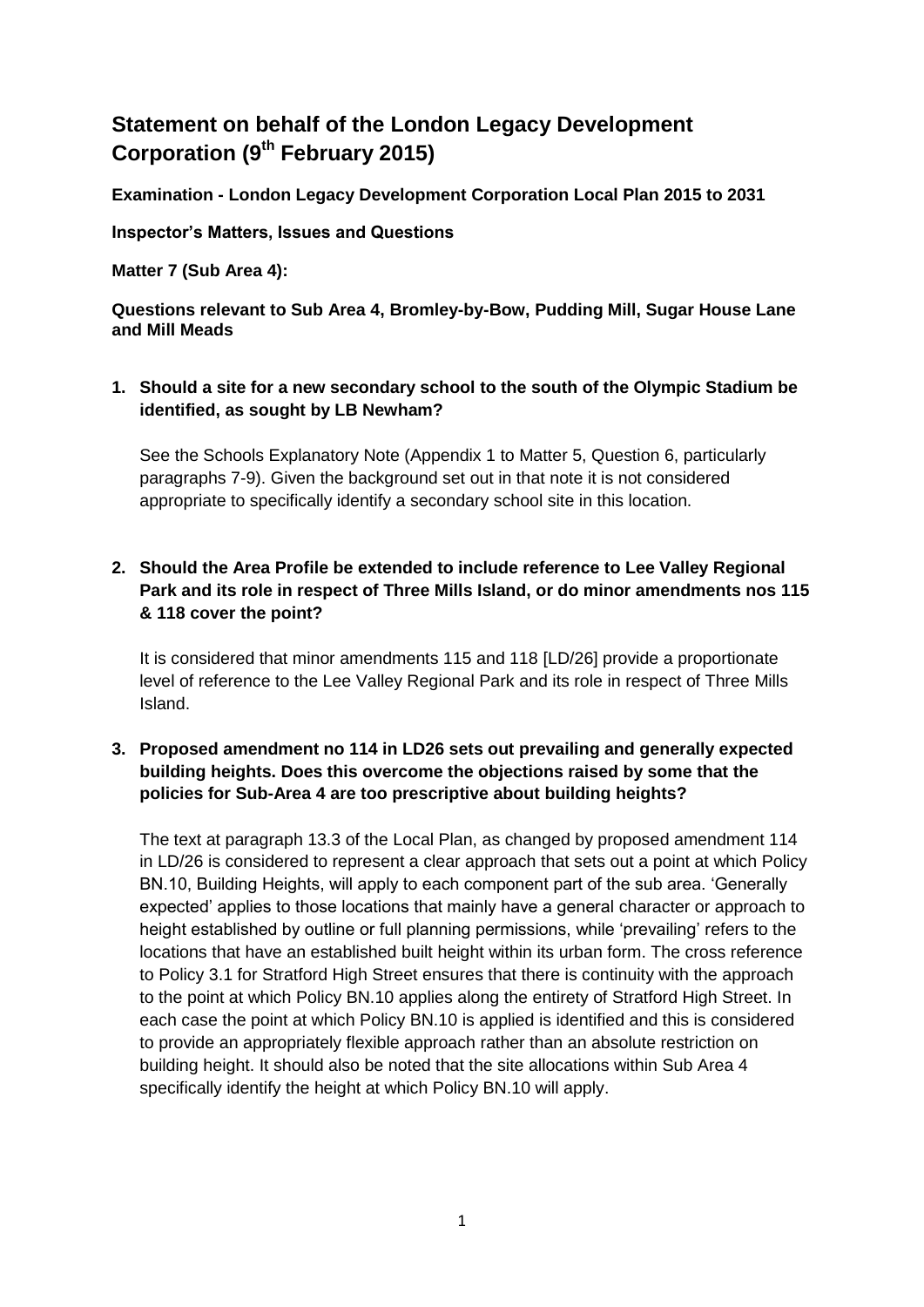- **4. Are Policies 4.1 and SA4.1 which propose a new district centre at Bromley-by-Bow credible and viable:**
	- **in the light of changing trends in retailing highlighted in the FALP, Policy 2.15;**
	- **bearing in mind that planning permission has been granted for the northern part of the SA4.1 site (referenced on Page 215), and therefore the landowner(s) of the southern part would be expected to provide all the items in Policy SA4.1?**

The LLDC Retail and Leisure Requirements Review [LEB/18] reviewed the changing trends in retailing that were also highlighted in the FALP [RP/3], Policy 2.15. The review concluded that LLDC should still seek to secure the comprehensive regeneration of the district centre, with provision of additional retail floorspace and other town centre uses. See recommendations BB1-BB5 in the Review. The Local Plan identifies a 'Potential' district centre at Bromley-by-Bow with the intention that an actual centre designation may follow in time through a future Local Plan review once the appropriate level of floorspace and function had been reached. The principles of the requirements for the components of the centre, in particular, primary school, Ideas Store and open space have been established in existing adopted planning policy documents including the Tower Hamlets Core Strategy (2010) [BBP/3], page 116, and the Bromley-by-Bow Masterplan Supplementary Planning Document (2012).

Planning permission has been granted for the northern part of the SA4.1 site. There is a substantial s106 agreement attached to that scheme, which was agreed in line with the LTGDC Planning Obligations Community Benefit Strategy, operated by the previous planning authority for this area, LTGDC, from 2008-2012. The agreement requires that £7,500 per residential unit in the first phase is paid towards infrastructure provision, which is ring fenced in the s106 agreement towards improvements to Bromley-by-Bow station, education in Tower Hamlets, Bromley-by-Bow Ideas Store and public realm at Bow interchange. The first 25% of the contributions for the first phase have now been received, with the remainder due on completion of each residential unit. The later phases of the scheme allow for up to £10,000 per unit to be provided (subject to viability appraisal). Any contributions due would not be ring fenced. The s106 agreement also allows for a 'deferred standard charge' to be paid in addition to the contributions set out above if sales values reach levels set out in the agreement. Therefore the site to the north will provide financial contributions towards the items set out in policy SA4.1. Improvements to the appearance of the subway beneath the A12 and the Phase One bridge works are also provided for under the s106 agreement as 'works in kind' (up to the value of £100,000) of which would be deducted from the contribution payable. It is therefore not considered correct to suggest that the burden of infrastructure provision will fall entirely on the landowners of the southern part of the site allocation. While the southern part of the site allocation has been identified for the range of uses and infrastructure contained within this site allocation for some time in existing planning policy, it would also be expected that actual delivery of those required elements would employ a range of resources to ensure delivery, including partnership working with the borough and, where appropriate, seeking funding from relevant existing or new sources, for example for education delivery.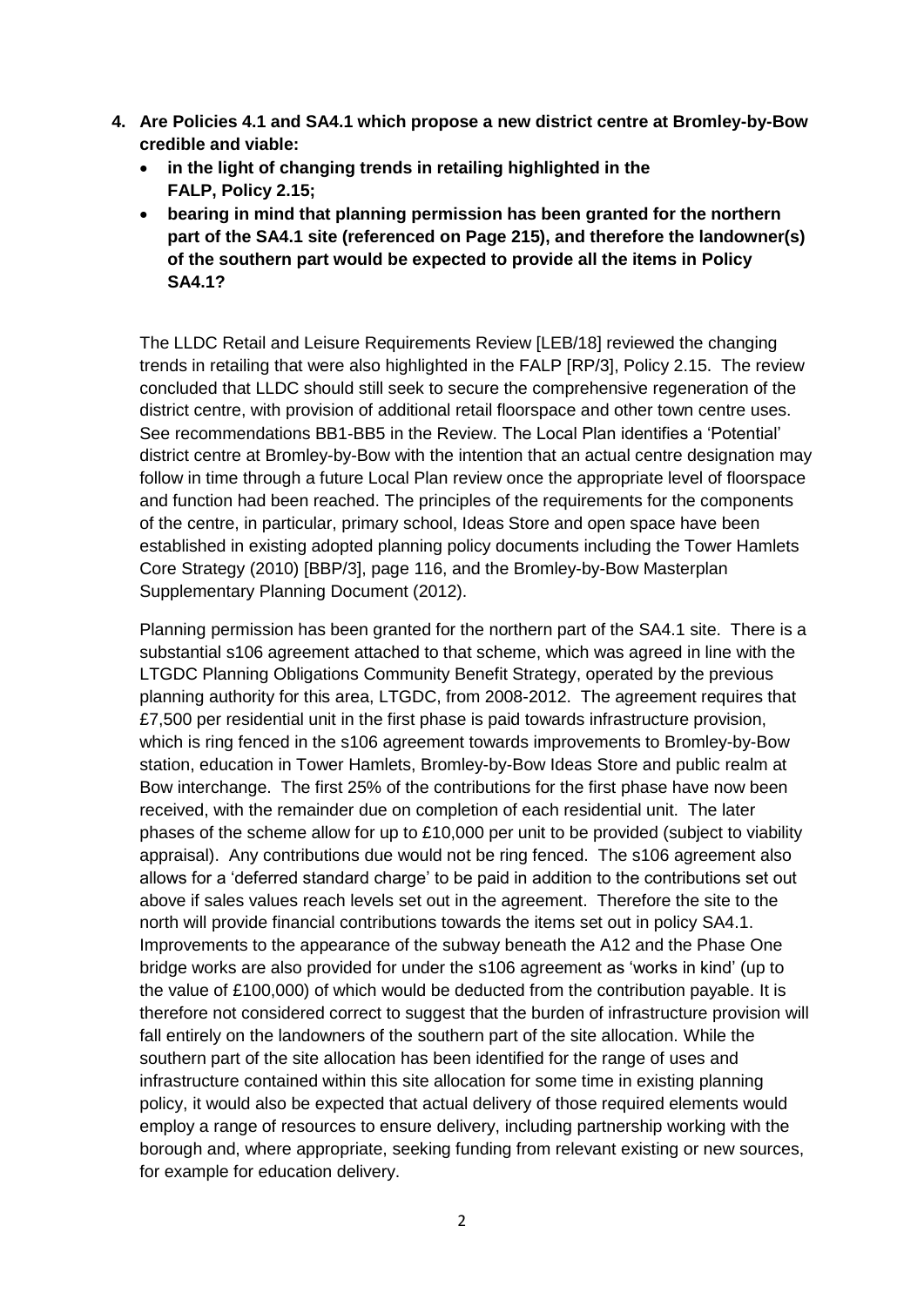**5. Is Policy SA4.2: Sugar House Lane fully justified in terms of the mix of uses, number and type of new homes and new infrastructure which it seeks? If not, what substantive evidence supports a different mix?**

Please also refer to our response to Matter 7 (general) Question 4 which explains our approach to the format of site allocations.

The site allocation has been derived from the overall structure and quantum of development that has planning permission within this site allocation through a multiphase, mixed use outline permission. This has established an approach and character for the location that has been suitably tested through the planning process and represents an appropriate approach to the site in the context of the conservation areas that are present within and adjacent to parts of the site.

The amended wording proposed in LD/26 for Site Allocation SA4.2, is considered to provide adequate flexibility within this context to allow adaptation and change to the consented scheme without the loss of its principal components. No specific evidence has been presented to suggest a different mix or quantum of development would be more justified.

## **6. Is the requirement in Policy SA4.3 Pudding Mill for 25% nonresidential floorspace to the west of Cooks Road and around the Crossrail portal justified? Should the policy allow more flexibility to reflect market conditions and enable more housing development?**

The site allocation text is clear that 25% non-residential floorspace is achieved across the Pudding Mill site allocation as a whole with "predominantly industrial floorspace use mix in the area to the west of Cooks Road and around the Crossrail Portal". The requirement is therefore across a wider area than the part of the site to the west of Cooks Road. The site allocation does not specifically restrict the quantum of housing development but rather in conjunction with the other policies of the Local Plan will require the amount of residential development in any particular scheme to be balanced against the identified requirements for other uses. In the case of the land to the west of Cooks Road, the balance will be influenced by the Other Industrial Land designation. This policy has been informed by evidence (Pudding Mill Land-use and Design Framework [LEB/16]) and Employment Land Review, Document [LEB/06]) and further justification is set out at Policy B.1 and its supporting text. It is considered that the policy set out in the site allocation strikes the appropriate balance between employment and residential uses to enable viable high quality mixed use schemes to come forward.

## **7. Should Policy SA4.3 or supporting text refer to the proximity of the Pudding Mill site to the Bow Midland West Rail site, since new development should have regard for its operational requirements?**

It is considered that minor amendment 125 (see LD/26) provides adequate recognition of this matter, with a significant separation from the Bow Midland West site achieved by the Great Eastern Railway Line and the River Lea for the vast majority of the site.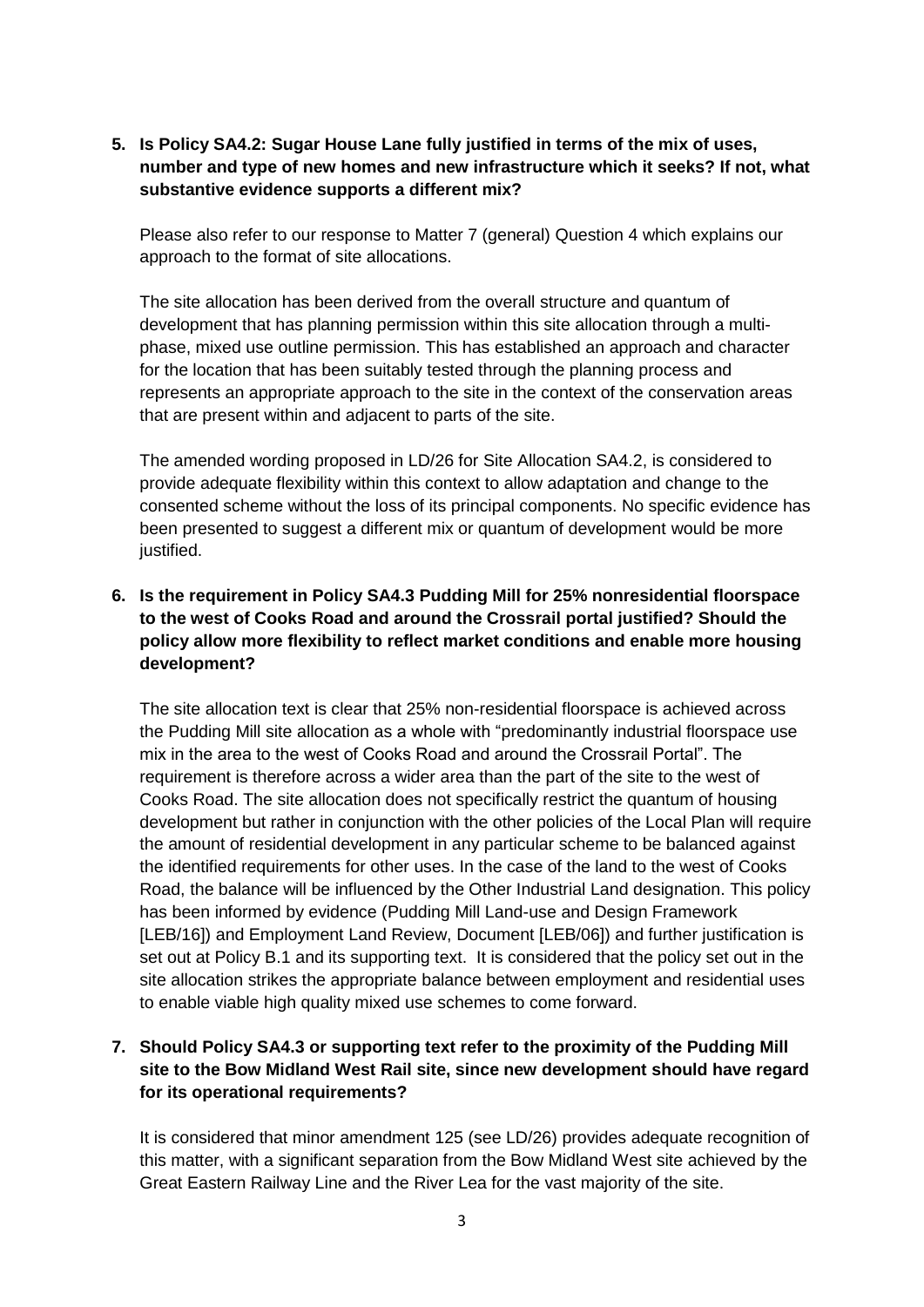#### **8. How many homes are sought on this site, and why should the policy omit the requirement for a significant proportion of family homes?**

Paragraph 2.9 of the Housing Position Statement [LD/28] provides assessment of the number of units that could potentially come forward on this site. The Legacy Corporation will be seeking to maximise housing in accordance with policies set out in the plan such as SP.2, SP.3, BN.1 at a density, design and mix that are appropriate to the location. It is considered that including specific housing numbers within the site allocation would make this inflexible and inconsistent with the Local Plan as a whole which seeks to maximise housing while balancing this against the requirements for other uses that have been identified and will be necessary in order to achieve a sustainable and successful place. The requirement for a significant proportion of family housing should not be omitted as it is consistent with both the housing evidence base and the requirements established within the Strategic Site Allocation S09 for Pudding Mill within the Newham Core Strategy (2012) [BPP/02].

## **9. Aren't the proposed (i) re-alignment of Barber's Road to give screening from Crossrail and (ii) the provision of industrial development along the western edge of the site to separate residential uses from noise and pollution along the A12, positive measures to achieve a high quality development?**

The realignment of Barbers Road and the provision of industrial development in accordance with the Other Industrial Land designation indicated along the western edge of Cooks Road are considered to be part of a strategy to achieve high quality development within the site allocation as a whole and to align with the Strategic Site Allocation S09 for Pudding Mill within the Newham Core Strategy (2012) [BPP/02].

#### **10. Should the site be enlarged to include land between DLR rail track and High St Stratford, and between the A12 and Bow Back River?**

It is presumed that the reference here is to the location and extent of the Local Centre at Pudding Mill. The location has been broadly established in principle through the Legacy Communities Scheme Planning Permission which locates the local centre uses around and adjacent to the Pudding Mill DLR station. This provides a focus for local retail and other centre uses that will be capable of serving the future population in an accessible location that can also be easily reached and is not too close to either the proposed Bromley-by-Bow District Centre or the Metropolitan Centre at Stratford. The location and the Local Centre typology is considered to be adequately justified by the evidence within the Retail and Leisure Review Study [LEB/18]. It is also consistent with the Strategic Site Allocation S09 for Pudding Mill within the Newham Core Strategy (2012) [BPP/02]. While it is acknowledged that some ground floor units along Stratford High Street have struggled to find appropriate uses, it is suggested that this is at least in part as a result of their location which does not provide the type of space and environment that would be capable of providing a coherent centre. Policy 3.1 Stratford High Street Policy Area also encourages flexibility, encouraging the economic use of these spaces in a manner that would be appropriate to an out of centre location.